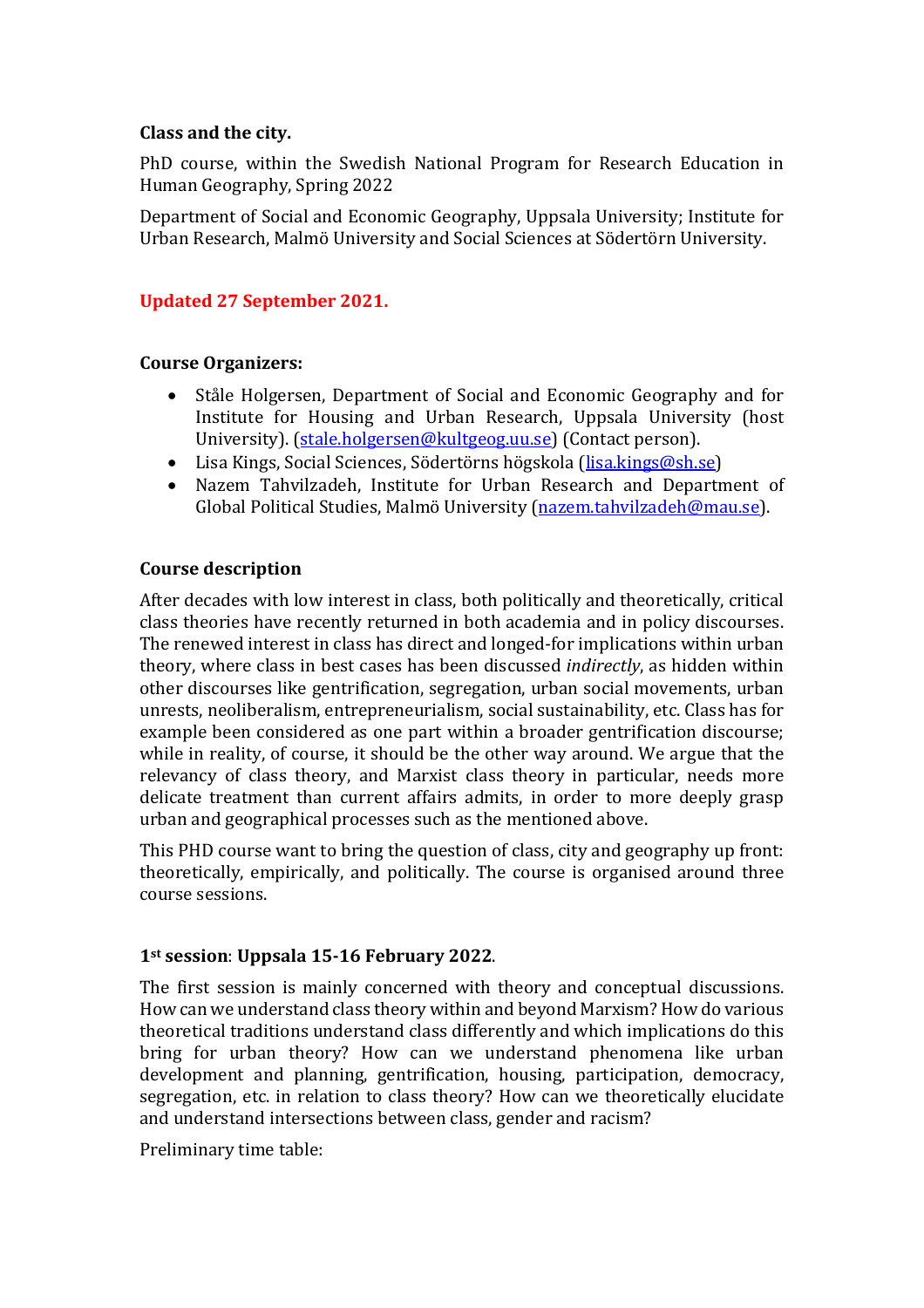## **15February**

12-13: Introduction 13-15: City and class – an overview. Ståle Holgersen 15-17: Don Mitchell **16 February** 9-10: Lisa Kings 10-12: Irene Molina 12-13: Lunch 13-15: Göran Therborn 15-16: Therborn (seminar) 16-17: Seminar

### **2nd session: Malmö 8-9 March 2022.**

In the second session we bring theories into the actual: how can class theory be understood in relation to variations of urban conditions? How can class be understood as a mediated reality and empirical material in relation to everyday experiences in city life? Building on the theoretical conceptualizations reviewed at the first session, we go into concrete examples on segregation, displacement, neoliberal urban policies, housing policies, climate change and ecological policies, etc. We will discuss case studies on class (struggle), and how class interacts with other social power relations like racialization and gender.

Preliminary time table:

### **8 March**

12-13: Introduction

13-15: Hela Malmö – Nicolas Lunabba

15-17: Panel: "Class, city and activism" (Daria Bogdanska, Paula Mulinari + TBA).

### **9 March**

9-10: Nazem Tahvilzadeh

- 10-12: Magnus Nilsson
- 12-13: Lunch
- 13-15: Kirsteen Paton
- 15-16: Paton (seminar)

16-17: Seminar

### **3rd session: Södertörn University 4-5 april 2022.**

This third session consist of two parts. One is an excursion in Stockholm with three stops: we go to Kista, Husby and Södermalm to see how class is and has been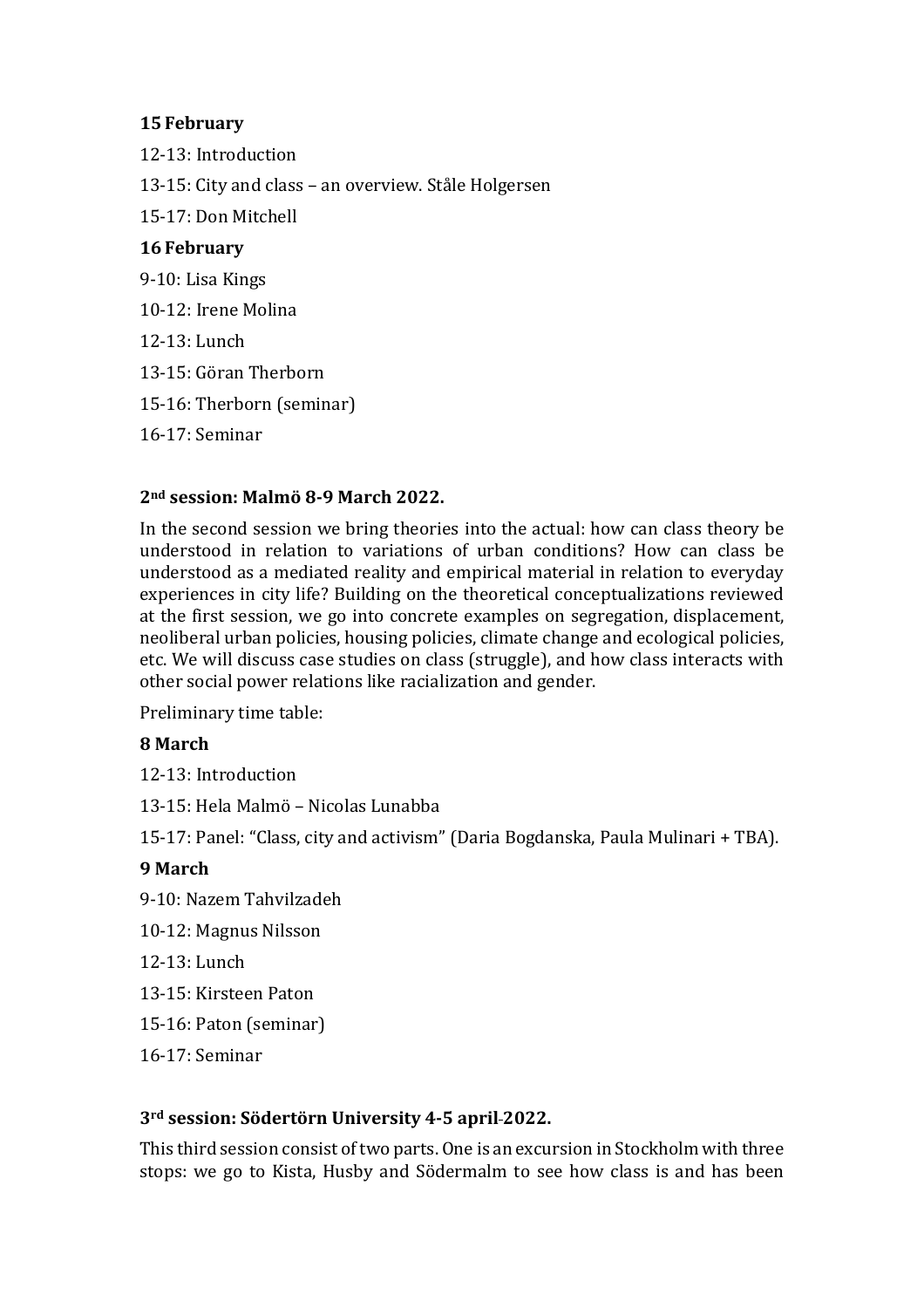materialized and articulated differently within the city. We will for example visit a community centre (Folkets Husby) in Husby to discuss their experiences with community mobilization around issues of relevance for the working class population. The other part of the session consists of workshops and seminars where the course participants gives individual presentation based on the course literature in relation to their own research or other phenomena they find relevant for joint discussions. .

Preliminary time table:

# **4 April**

12-17. Guided tours: Nazem Tahvilzadeh (Kista and Husby). Håkan Blomqvist (Södermalm).

# **5 April**

10-17: Workshops and seminars.

**Registration:** Please register by sending email to Ståle Holgersen, [stale.holgersen@kultgeog.uu.se](mailto:stale.holgersen@kultgeog.uu.se)**,** by 1 December 2021.

## **Further details:**

Examination: The course will be examined through a 5,000 word course paper.

The course gives 7.5 ECTS.

There will be a course evaluation at the end of the course.

Course fee: There is no course fee, but participants will have to cover travel, accommodation etc. by own arrangements. PhD candidates from Departments of Human geography in Sweden make the arrangements with their home institutions. If places are available, the course is also open for postgraduate students in other departments and disciplines.

# **Literature (Extensive literature list)**

A more detailed list that connects literature to specific lecture/seminars will be provided later. One can start with e.g. R Crompton (2008) *Class and Stratification*; N Smith (1996) *The New Urban Frontier;* or E O Wright (2015) *Understanding Class,* especially chapter 1.

Bridge G (1995) The space for class? On class analysis in the study of gentrification. *Transactions of the Institute of British Geographers* 20(2):236-247

Castells, Manuel (1978) *City class power*. London: MacMillan Press.

Cockburn, C. (1977). *The local state: management of cities and people*. Pluto Press.

Collins, Patricia Hill, and Sirma Bilge (2020) *Intersectionality*. John Wiley & Sons,

Cooper, V. & Paton, K (2021) Accumulation by repossession: the political economy of evictions under austerity, *Urban Geography,* 42:5, 583-602